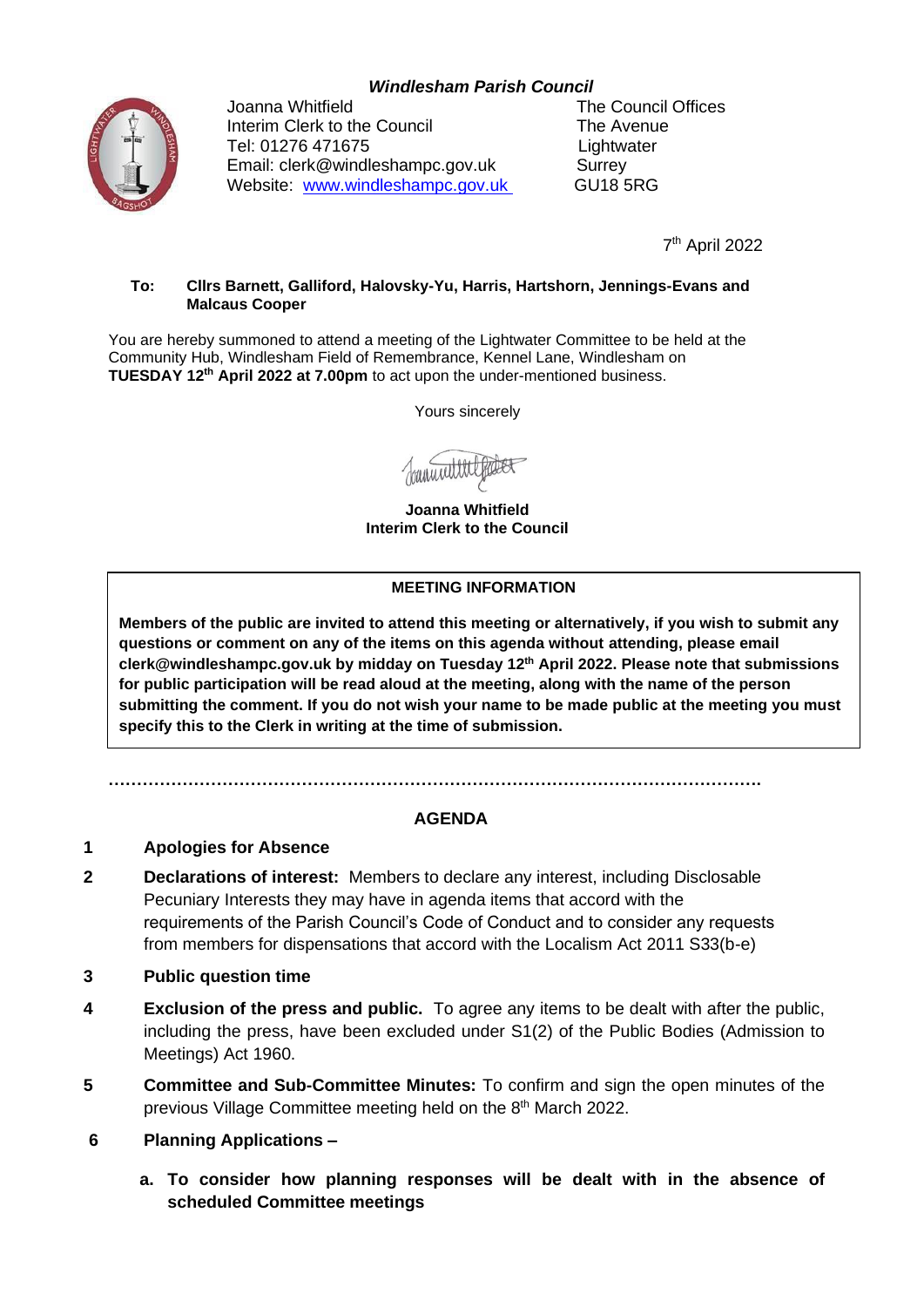# **b. To make appropriate representations in relation to the planning applications in Lightwater listed below:**

| 22/0125/FFU | 17 Barnett Lane, Lightwater, Surrey, GU18 5LE<br>Proposed demolition of conservatory; construction of a single<br>storey rear extension; change of use of garage to utility room<br>and store; alteration of patio doors to window<br><b>Full Planning Application</b>                                                                                                                                                                  | <b>FPA</b> | 31 <sup>st</sup> March<br>2022 |
|-------------|-----------------------------------------------------------------------------------------------------------------------------------------------------------------------------------------------------------------------------------------------------------------------------------------------------------------------------------------------------------------------------------------------------------------------------------------|------------|--------------------------------|
| 22/0176/FFU | 2 Birch Tree View, Lightwater, Surrey, GU18 5TZ<br>Single storey front infill extension and new porch; single<br>storey side extension; single storey rear extension; changes<br>to fenestration.<br><b>Full Planning Application</b>                                                                                                                                                                                                   | <b>FPA</b> | 13th April 2022                |
| 22/0202/FFU | 13 Clearsprings, Lightwater, Surrey, GU18 5YJ<br>Single storey rear extension.<br><b>Full Planning Application</b>                                                                                                                                                                                                                                                                                                                      | <b>FPA</b> | 19th April 2022                |
| 22/0201/FFU | 86 Broom Field, Lightwater, Surrey, GU18 5QW<br>Proposed double storey side extension. Proposed single<br>storey rear extension. Proposed side extension to Garage<br>and conversion of existing Garage to habitable space.<br><b>Full Planning Application</b>                                                                                                                                                                         | <b>FPA</b> | 20th April 2022                |
| 22/0215/FFU | 49 Macdonald Road, Lightwater, Surrey, GU18 5XY<br>Single storey rear extensions, front porch, new roof providing<br>accommodation, internal alterations and fenestration<br>changes.<br><b>Full Planning Application</b>                                                                                                                                                                                                               | <b>FPA</b> | 20th April 2022                |
| 22/0180/FFU | 9 Burdock Close, Lightwater, Surrey, GU18 5YP<br>Erection of single storey front and side extensions.<br><b>Full Planning Application</b>                                                                                                                                                                                                                                                                                               | <b>FPA</b> | 20th April 2022                |
| 22/0170/FFU | 17 High View Road, Lightwater, Surrey, GU18 5YE<br>Erection of a single storey front/side extension, a two storey<br>front extension (basement and ground level) including<br>enclosed balcony, a single storey rear/side extension, a<br>replacement roof, alterations to the fenestration.<br><b>Full Planning Application</b>                                                                                                        | <b>FPA</b> | 27th April 2022                |
| 22/0236/FFU | 192 Macdonald Road, Lightwater, Surrey, GU18 5UR<br>Proposed single storey rear extension forming garage, two<br>storey side/front extension; two storey side extension with<br>front and rear dormers following demolition of existing<br>attached garage.<br><b>Full Planning Application</b>                                                                                                                                         | <b>FPA</b> | 21st April 2022                |
| 22/0134/FFU | 53 Curley Hill Road, Lightwater, Surrey, GU18 5YH<br>Installation of a dormer window to the rear, loft conversion,<br>replacement roof<br>to the existing front dormer, erection of a single storey<br>rear/side extension, erection of a first floor rear/side<br>extension including a balcony, replacement<br>pitched roof over existing single storey side projection, and<br>other alterations<br><b>Full Planning Application</b> | <b>FPA</b> | 29th April 2022                |
| 22/0302/FFU | 61 Keswick Drive, Lightwater, Surrey, GU18 5XE<br>Garage conversion and front dormer extension<br><b>Full Planning Application</b>                                                                                                                                                                                                                                                                                                      | <b>FPA</b> | 3rd May 2022                   |
| RU.22/0393  | Longcross South, Longcross Road and Kitsmead Lane,<br>Longcross, KT16 0EE<br>Outline planning application with all maters reserved (except<br>for means of site access with Longcross Road and Kitsmead<br>Lane), for a mixed use Garden Village development<br>comprising: residential development (Use Classes C3), care<br>home/extra care accommodation (Use Class C2), land                                                        |            | 21st April 2022                |